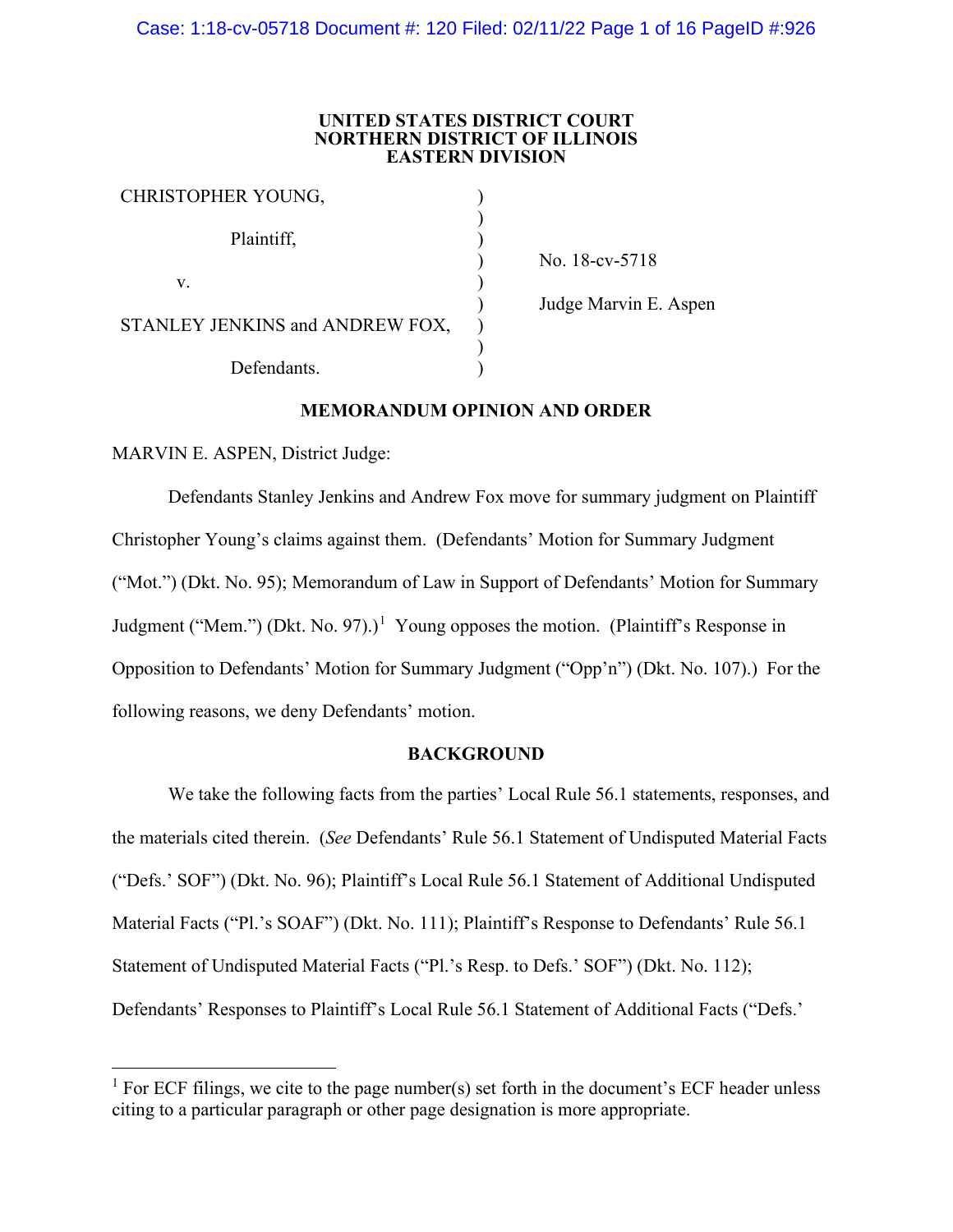Resp. to Pl.'s SOAF") (Dkt. No. 117).) These facts are not genuinely disputed unless otherwise noted.

The relevant events took place on two days in late 2017: October 27 and November 30. On these dates, Young was an inmate housed at Stateville Correctional Center ("Stateville"); Fox was a correctional sergeant at Stateville; and Jenkins was a correctional lieutenant at Stateville. (Pl.'s Resp. to Defs.' SOF ¶ 3; Defs.' Resp. to Pl.'s SOAF ¶ 1; Transcript of Andrew Fox's Deposition ("Fox Dep.") (Dkt. No. 96-2) at 7:8–8:10.)

## **I. October 27, 2017**

On October 27, 2017, a Stateville correctional officer named Peters came to Young's cell with another inmate, Jessie Adams, who was to be Young's cellmate. (Defs.' Resp. to Pl.'s SOAF ¶ 2.) At that time, Young had a "low bunk permit," which is a medical permit stating that an inmate must take the bottom bunk of a cell's bunk bed. (Fox Dep. at 21:17–22, 28:13–21, 42:11–44:8.) Young was provided the low bunk permit because arthritis in his back and neck which caused excruciating pain that radiated through his back, neck, arms, and legs—prevented him from climbing onto the top bunk. (Transcript of Christopher Young's Deposition ("Young Dep.") (Dkt. No. 96-1) at 16:7–11, 17:13–20, 18:9–11, 73:5–24, 75:23–76:5.) The parties tell different stories about what happened once Peters and Adams arrived at Young's cell.

*Young's Version of Events.* According to Young, Peters told him to remove his belongings off of the bottom bunk and move them to the top bunk so Adams could occupy the bottom bunk. (Pl.'s SOAF ¶ 7; Young Dep. at 14:24–15:14, 18:20–19:7; Exhibit A to Opp'n ("Oct. [2](#page-1-0)8, 2017 Grievance") (Dkt. No. 108-1) at 2.)<sup>2</sup> Young responded by saying that he could

<span id="page-1-0"></span> $2$  Young relies on grievances he filed in late 2017 to oppose Defendants' motion for summary judgment. (*See* Pl.'s SOAF ¶¶ 2, 4, 7, 8, 13–20, 22, 36–38; Exhibits A, B, C & I to Opp'n (Dkt. Nos. 108-1, 108-2, 108-3, & 108-9).) Defendants contend that these grievances are inadmissible hearsay. (Defs.' Resp. to Pl.'s SOAF  $\P$  7, 8, 13–20, 22, 36–38.) The grievances are hearsay to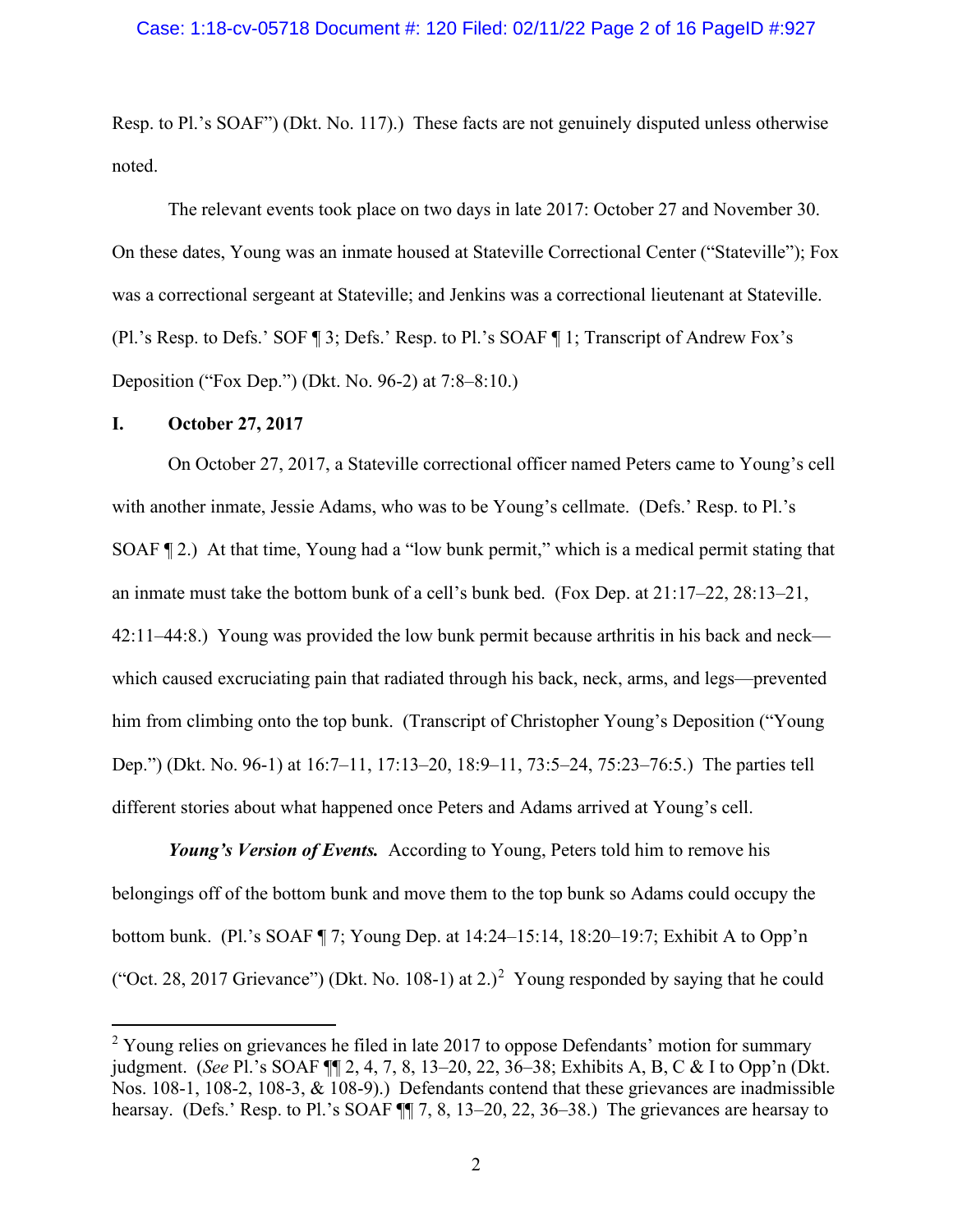## Case: 1:18-cv-05718 Document #: 120 Filed: 02/11/22 Page 3 of 16 PageID #:928

not move to the top bunk because he had a low bunk permit. (Pl.'s SOAF ¶ 8; Young Dep. at 14:24–15:16; Oct. 28, 2017 Grievance at 2.) After Peters yelled at Young, Young asked Peters to bring a sergeant or lieutenant over. (Pl.'s SOAF ¶¶ 13, 14; Oct. 28, 2017 Grievance at 2–3.) Fox then came to Young's cell. (Pl.'s SOAF ¶ 18; Oct. 28, 2017 Grievance at 3; Exhibit B to Opp'n ("Nov. 5, 2017 Grievance") (Dkt. No. 108-2) at 3.) Fox asked Young to show his low bunk permit, which Young did. (Pl.'s SOAF  $\P$  18, 19; Oct. 28, 2017 Grievance at 3; Nov. 5, 2017 Grievance at 3.) Fox thereafter told Young that he ran the cell house, not Young, and that Young was either going to the top bunk or to segregation (a unit where inmates who break major departmental rules may be temporarily housed). (Pl.'s SOAF ¶ 20; Young Dep. at 23:10–18; Fox Dep. at 15:12–16:7; Nov. 5, 2017 Grievance at 3.) Young chose to go to segregation rather than climbing onto the top bunk and risk being injured. (Pl.'s SOAF ¶ 22; Young Dep. at 21:23– 22:3, 75:12–18, 78:9–16.) Fox then called Jenkins to Young's cell, and Defendants escorted Young to segregation. (Young Dep. at 22:18–22, 23:10–20.)

*Defendants' Version of Events.* According to Defendants, the October 27 incident at Young's cell did not involve Young's low bunk permit. (*See* Defs.' Resp. to Pl.'s SOAF ¶ 19; Fox Dep. at 58:6–20, 71:11–16.) Rather, Young did not want a cellmate, and when Peters

the extent Young relies upon their content to establish what happened on October 27 and November 30. *See* Fed. R. Evid. 801(c); *Silva v. Mitchell*, No. 18 C 1300, 2021 WL 4477959, at \*22 n.24 (N.D. Ill. Sept. 30, 2021). At summary judgment, however, evidence does not need to be admissible in form; it only needs to be admissible in content. *Wheatley v. Factory Card & Party Outlet*, 826 F.3d 412, 420 (7th Cir. 2016). The statements in Young's grievances are matters within his own personal knowledge that he can testify about at trial. *See Rankin v. Wexford Health Sources, Inc.*, No. 16 C 9534, 2019 WL 3554543, at \*6 (N.D. Ill. Aug. 5, 2019). Therefore, "even if the grievances would not be admissible at trial . . . [Young's] testimony concerning the statements therein . . . *would* be admissible." *Id.* (emphasis in original); *see also Williams v. Schwarz*, No. 15 C 1691, 2018 WL 1961143, at \*9 (N.D. Ill. Apr. 26, 2018) (considering statements in a prisoner's grievances at summary judgment because the prisoner would be allowed to testify about the statements at trial "independently of the grievance documents"). As such, we consider Young's statements in his grievances.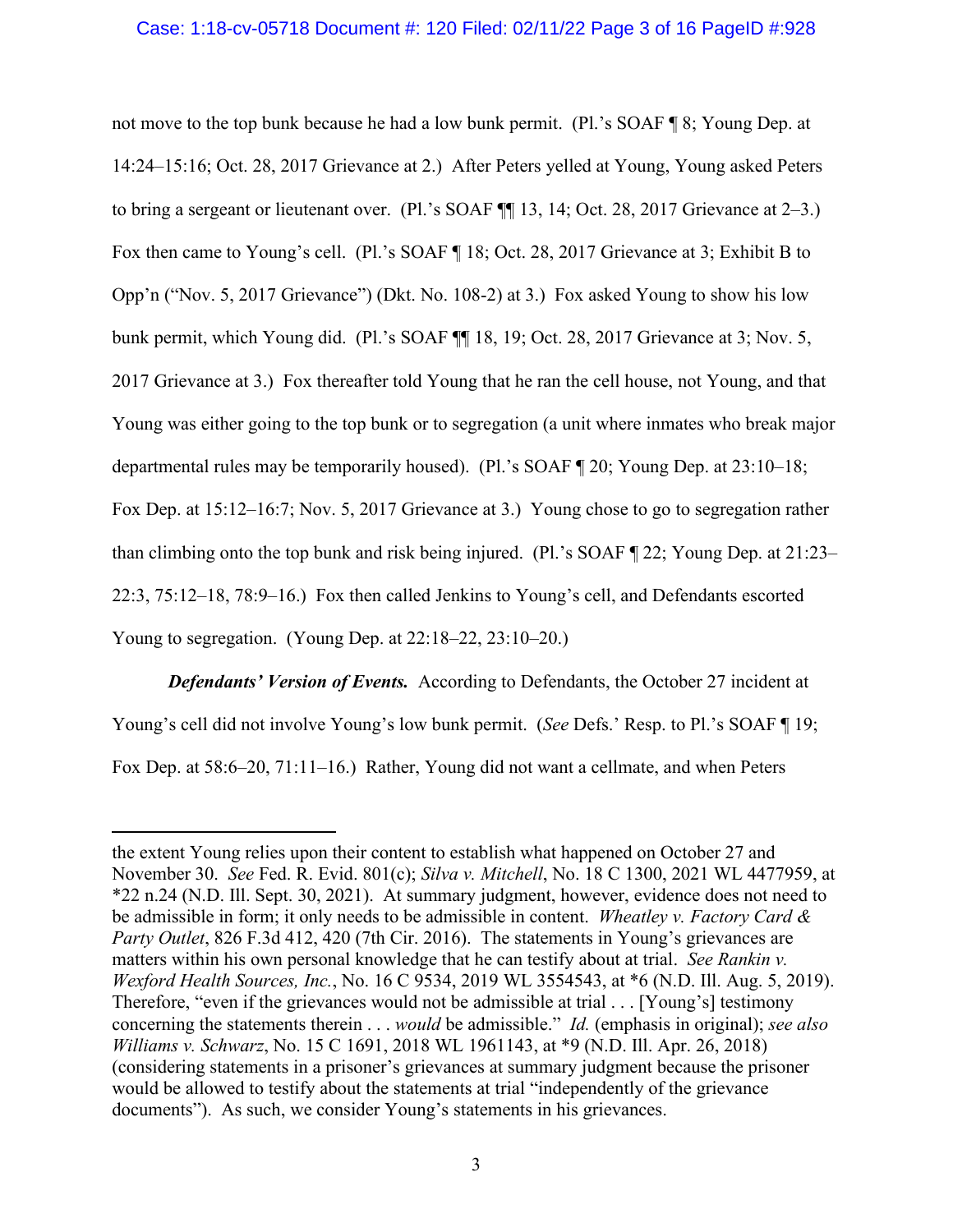### Case: 1:18-cv-05718 Document #: 120 Filed: 02/11/22 Page 4 of 16 PageID #:929

brought Adams over to be his cellmate, Young blocked his cell door with his personal belongings and refused to let anyone into his cell.<sup>[3](#page-3-0)</sup> (Defs.' SOF ¶¶ 10, 11; Fox Dep. at 46:20– 48:22.) Fox came over to Young's cell and ordered him to remove his belongings from the door, but Young refused. (Defs.' SOF ¶ 11; Fox Dep. at 46:20–48:6, 58:6–16, 71:23–72:9.) Fox then handcuffed Young and transported him to the bullpen, which is a holding cell where inmates are placed before they are transported to other units, such as segregation. (Fox Dep. at 59:9–17, 65:4–17, 66:23–67:2.) Once Young was in the bullpen, Fox called Jenkins over, and Jenkins transported Young to segregation. (*Id.* at 65:12–66:9.)

## **II. November 30, 2017**

On November 30, 2017, Fox observed Young banging on his cell door with his property box. (Defs.' Resp. to Pl.'s SOAF ¶ 25.) Fox ordered Young several times to stop banging the box and step away from the front of the cell. (*Id.*) Young refused and screamed "[F]\*\*\* you Sgt. Fox[,] come up here and make me with your lying  $b***a**$ . I will  $f***$  all y'all up. Take me to seg[,] I'm ready to go. Y'all b\*\*\*\*\*\* gonna take me to seg right now." (*Id.*) Defendants came to Young's cell, and Jenkins told Young to "cuff up" because he was going to segregation. (Young Dep. at 32:14–20, 82:20–83:2.) Young placed his hands behind his back and was handcuffed. (*Id.* at 32:14–21, 37:16–20, 83:3–7; Fox Dep. at 73:17–74:20.)

The parties agree that Defendants thereafter took Young to the bullpen and that the route to the bullpen involved proceeding down at least one flight of stairs. (*See* Defs.' Resp. to Pl.'s SOAF ¶ 26; Young Dep. at 82:8–19; Fox Dep. at 74:15–20, 75:20–76:2, 76:21–77:18.) The parties, however, dispute what happened on the way to the bullpen.

<span id="page-3-0"></span><sup>&</sup>lt;sup>3</sup> Young, for his part, testified that he did not refuse to have a cellmate and that he did not block his cell door. (Young Dep. at 20:2–7, 78:9–79:5.)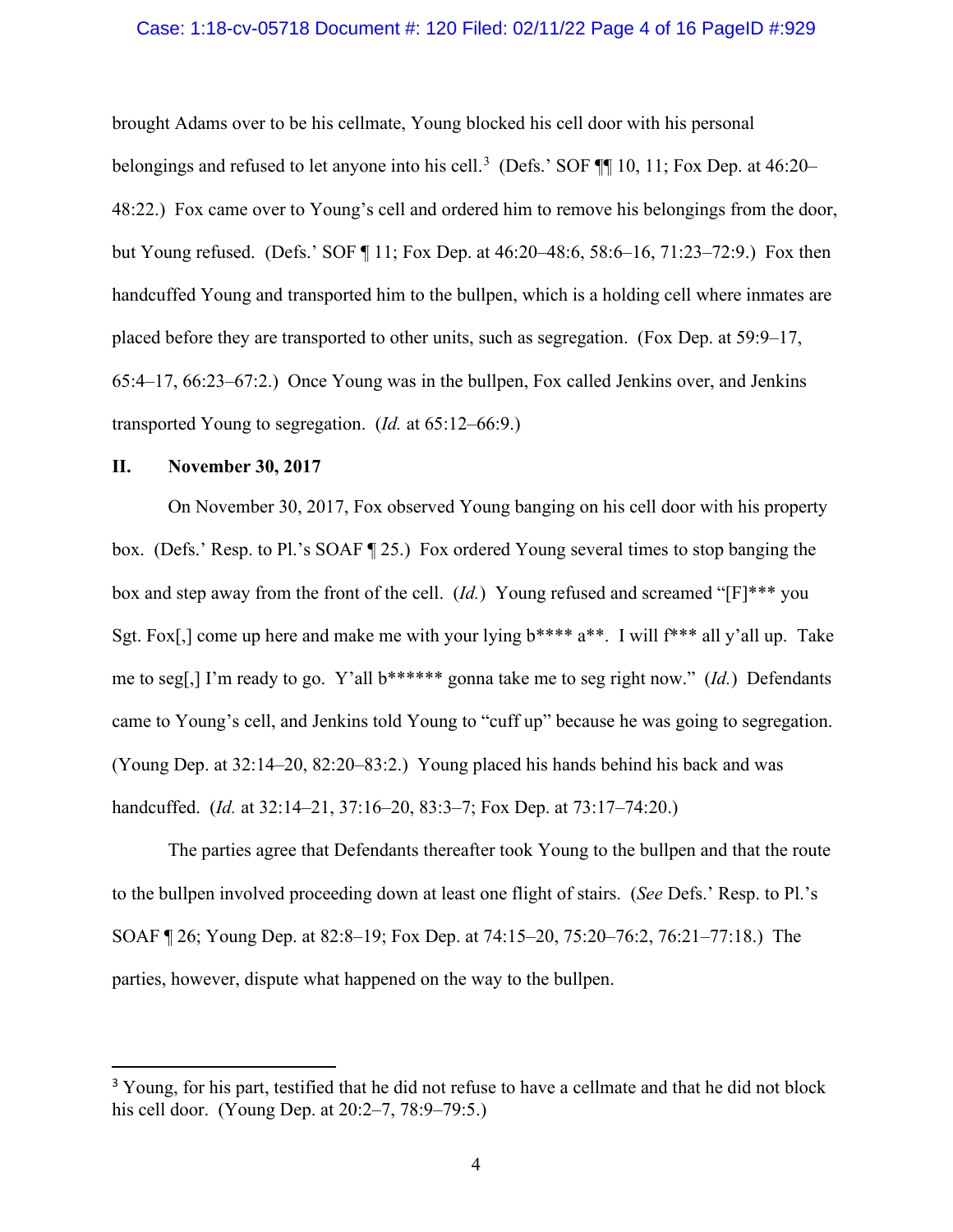### Case: 1:18-cv-05718 Document #: 120 Filed: 02/11/22 Page 5 of 16 PageID #:930

*Young's Version of Events.* Defendants escorted Young to the bullpen with Jenkins walking directly behind Young, holding his handcuffs, and Fox walking behind Young on his left side. (Young Dep. at 83:3–84:1, 101:1–4.) Defendants shoved Young as they walked. (*Id.* at 84:13–17.) When the trio arrived at the top of the stairs that led down to the bullpen, Fox was on Young's left and "Jenkins had [Young] in the back." (*Id.* at 86:3–8.) Young then felt a hand push him in the left side of his back and another hand push him on the back of his head. (*Id.* at 99:22–100:17, 101:1–15.) Although Young was not facing Defendants when he was pushed, he believes that Fox pushed him from the left side because Fox was on his left side and that Jenkins pushed his head because Jenkins was behind him. (*Id.* at 100:11–101:15.) Young fell headfirst and somersaulted down the stairs—hitting the rail, the wall, and every stair—until he landed on his back on the floor at the bottom of the stairs. (*Id.* at 86:9–87:4.) As a result of the fall, Young sustained a "knot" on his head and bruises and cuts on his arms and legs. (*Id.* at 37:21–38:2, 63:24–64:3.) He also aggravated the arthritis in his neck and spine. (*Id.* at 37:21–38:2.) After the fall, and without saying a word, Defendants dragged Young by the handcuffs along the floor for five to six feet before placing him in the bullpen. (*Id.* at 37:9–13, 85:18–24, 87:5–17, 88:1– 3.) While in the bullpen, Young asked unknown staff for medical attention, but he was ignored. (*Id.* at 88:11–89:3.)

*Defendants' Version of Events.* Fox denies pushing Young down the stairs, and he further denies that Young ever fell down the stairs to the bullpen. (Fox Dep. at 64:19–65:1, 67:3–6, 77:19–78:1.) Jenkins testified that although he does not recall the day Young's fall allegedly occurred, he never would have pushed Young down the stairs. (Transcript of Stanley Jenkins's Deposition ("Jenkins Dep.") (Dkt. No. 96-3) at 16:21–17:7, 22:21–23:4.) Defendants also contend that Young never mentioned a fall to a medical provider or sought medical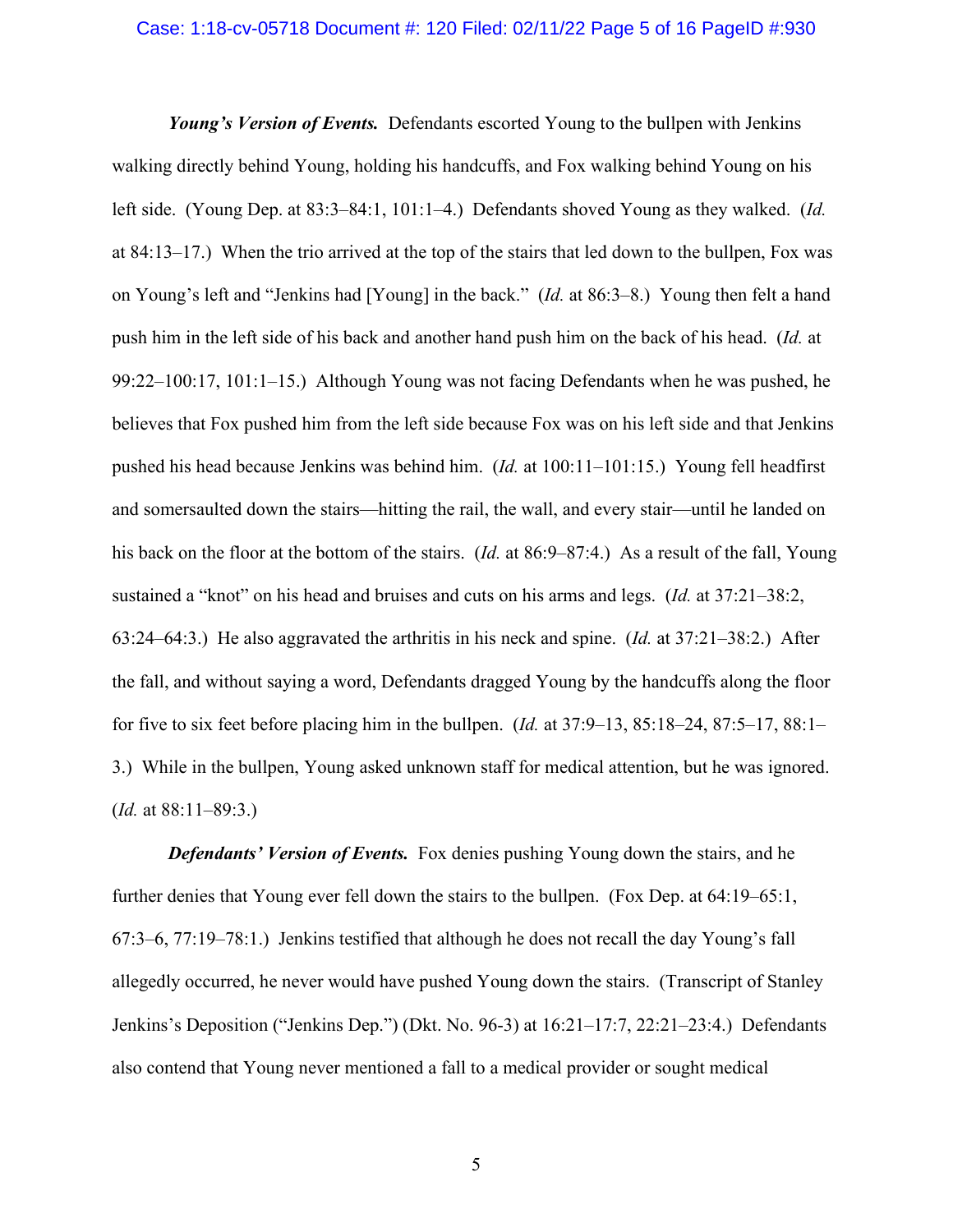treatment for a fall. (Defs.' SOF ¶¶ 34, 36.) In fact, Defendants continue, Young refused treatment on the day of the alleged fall. (*Id.* ¶ 34.)

## **LEGAL STANDARD**

Summary judgment is appropriate "where there is no genuine dispute as to any material fact and the moving party is entitled to judgment as a matter of law." *Giles v. Godinez*, 914 F.3d 1040, 1048 (7th Cir. 2019). In determining whether to grant summary judgment, "we construe all facts in the light most favorable to the" non-moving party "and draw all reasonable inferences in that party's favor." *Wehrle v. Cincinnati Ins. Co.*, 719 F.3d 840, 842 (7th Cir. 2013). However, the non-moving party must "present specific facts establishing a material issue for trial, and any inferences must rely on more than mere speculation or conjecture." *Giles*, 914 F.3d at 1048.

"On summary judgment we do not weigh conflicting evidence, resolve swearing contests, determine credibility, or ponder which party's version of the facts is most likely to be true." *Stewart v. Wexford Health Sources, Inc.*, 14 F.4th 757, 760 (7th Cir. 2021). "We have 'one task and one task only: to decide, based on the evidence of record, whether there is any material dispute of fact that requires a trial.'" *Id.* (quoting *Payne v. Pauley*, 337 F.3d 767, 770 (7th Cir. 2003)). Trial is necessary "if the evidence is such that a reasonable jury could return a verdict for the nonmoving party." *Anderson v. Liberty Lobby, Inc.*, 477 U.S. 242, 248, 106 S. Ct. 2505, 2510 (1986); *see also PMT Mach. Sales, Inc. v. Yama Seiki USA, Inc.*, 941 F.3d 325, 328 (7th Cir. 2019) ("To defeat summary judgment, a party must present a 'genuine dispute' of material fact such that a reasonable jury could find in its favor." (quoting Fed. R. Civ. P. 56(a))).

# **ANALYSIS**

Young asserts three claims based on the Eighth Amendment (Counts I, II, and III) and one claim based on the First Amendment (Count IV). (Second Amended Complaint ("SAC")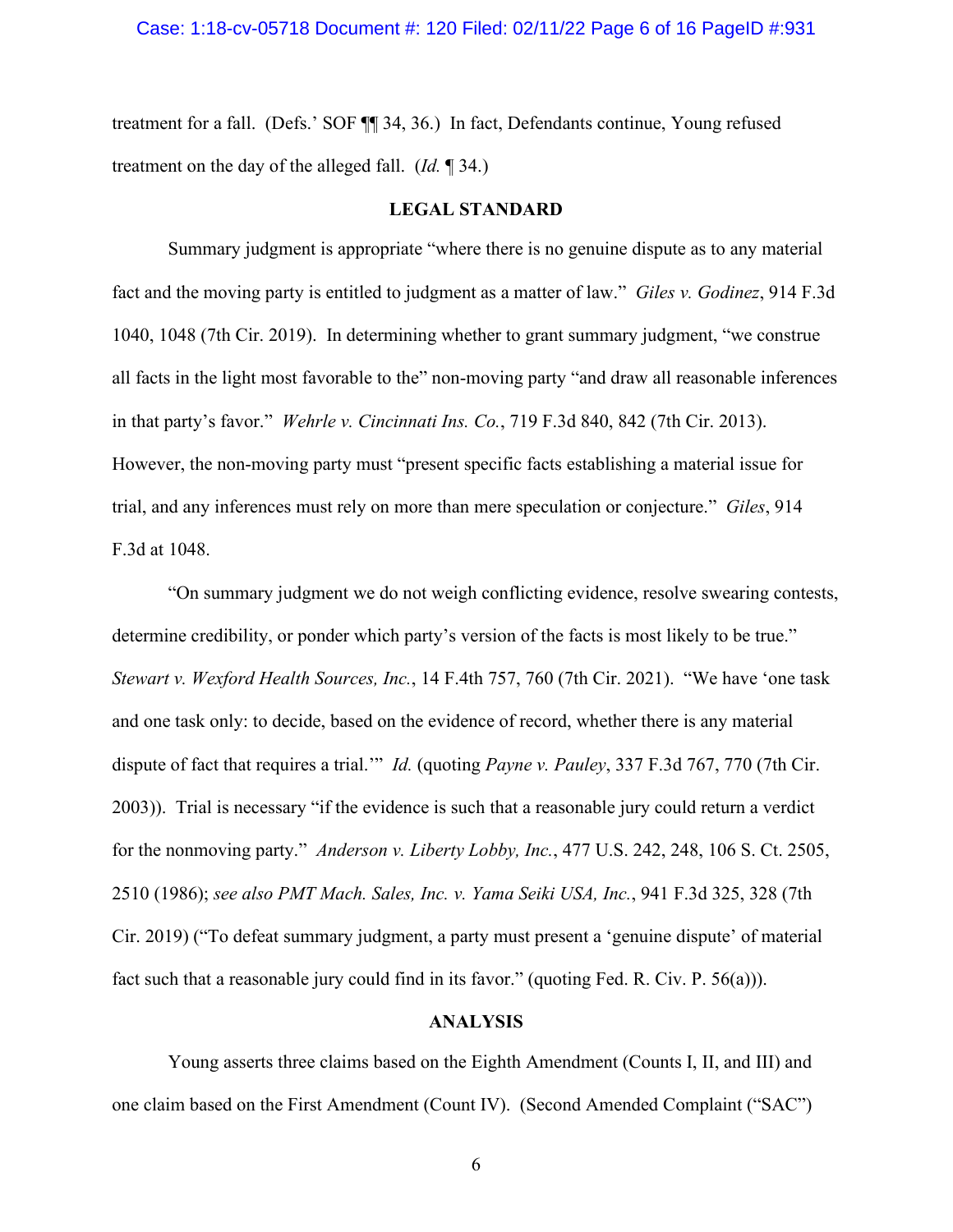### Case: 1:18-cv-05718 Document #: 120 Filed: 02/11/22 Page 7 of 16 PageID #:932

(Dkt. No. 68) ¶¶ 32–78.) Defendants move for summary judgment on all four claims. (*See generally* Mem.) In responding to Defendants' summary judgment motion, Young states that he is voluntarily dismissing his First Amendment claim. (Opp'n at 1 n.1, 11.) At this stage of the litigation, however, Young needs Defendants' written consent or our leave to dismiss Count IV; he cannot do so on his own. *See* Fed. R. Civ. P. 15(a)(2); *Taylor v. Brown*, 787 F.3d 851, 857– 58 (7th Cir. 2015) (explaining that the proper vehicle for dropping a claim against a defendant is to amend the complaint under Rule  $15(a)(2)$ ). We thus construe Young's statement as a request to constructively amend the operative complaint to drop Count IV. Because Defendants do not object to Young's request in their reply (*see generally* Defendants' Reply in Support of Their Motion for Summary Judgment ("Reply") (Dkt. No. 116)), we grant the request. Accordingly, we only address whether summary judgment is appropriate on Young's Eighth Amendment claims.

"The Eighth Amendment, applicable to the states through the Fourteenth Amendment, prohibits the infliction of 'cruel and unusual punishments.'" *Giles*, 914 F.3d at 1048 (quoting U.S. Const. amend. VIII). Young raises two types of claims based on this prohibition. He contends that Defendants used excessive force in violation of the Eighth Amendment when they pushed him down a flight of stairs. (SAC ¶¶ 43–54 (Count II).) Young also contends that Defendants violated the Eighth Amendment by displaying deliberate indifference to (1) his low bunk permit and (2) his need for medical treatment after he was pushed down the stairs. (*Id.*  $\P\P$  32–42 (Count I),  $\P\P$  55–66 (Count III).)

## **I. Excessive Force**

We begin with Young's excessive force claim, Count II. The Eighth Amendment protects a prisoner from the "unnecessary and wanton infliction of pain." *See Lewis v. Downey*, 581 F.3d 467, 475 (7th Cir. 2009) (quoting *Whitley v. Albers*, 475 U.S. 312, 319, 106 S. Ct.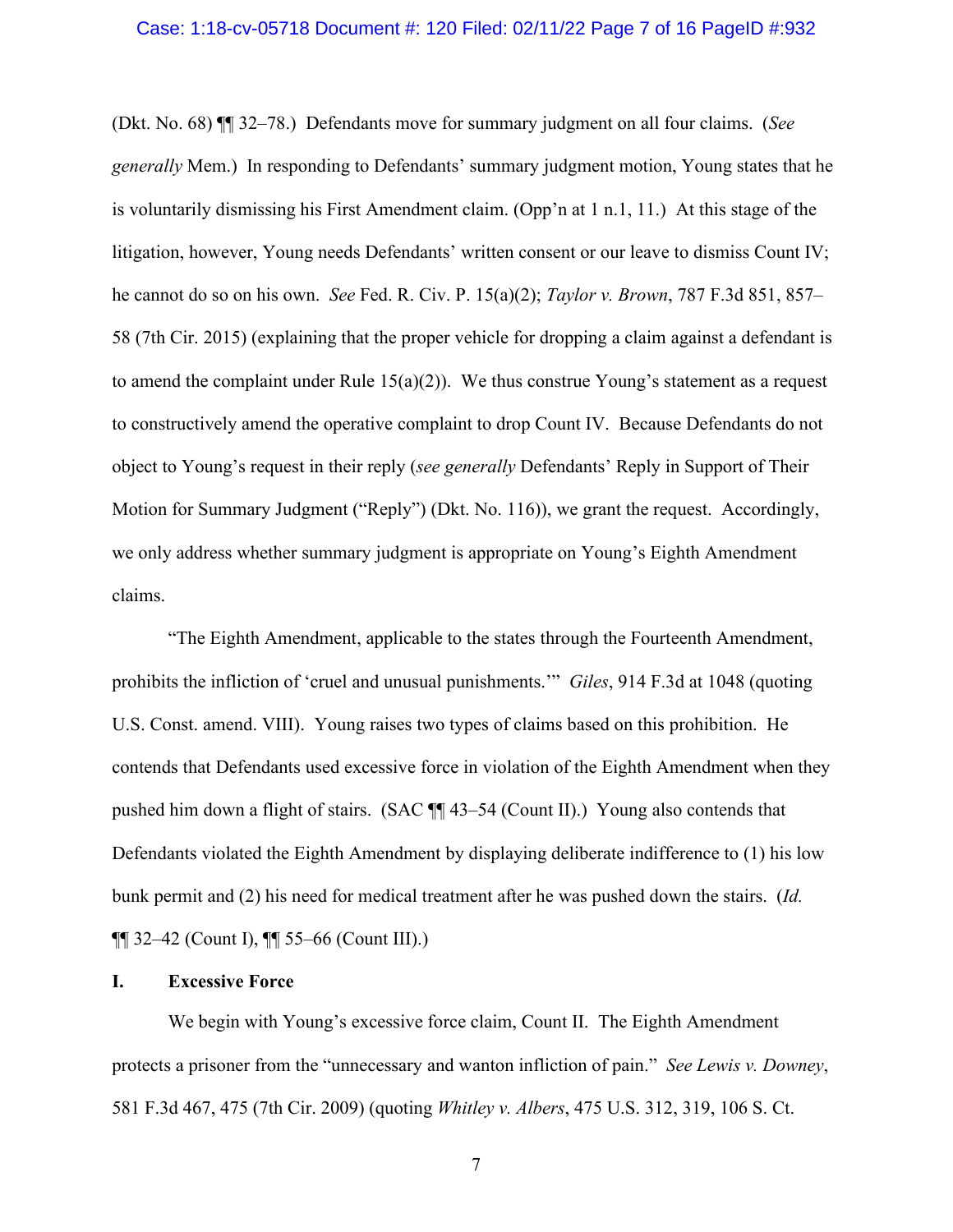### Case: 1:18-cv-05718 Document #: 120 Filed: 02/11/22 Page 8 of 16 PageID #:933

1078, 1084 (1986)). "Correctional officers violate the Eighth Amendment when they use force not 'in a good faith effort to maintain or restore discipline,' but 'maliciously and sadistically for the very purpose of causing harm.'" *Wilborn v. Ealey*, 881 F.3d 998, 1006 (7th Cir. 2018) (quoting *Hudson v. McMillian*, 503 U.S. 1, 6, 112 S. Ct. 995, 998 (1992)).

Young contends that Defendants violated his Eighth Amendment rights on November 30, 2017, when they pushed him headfirst down a flight of stairs while he was handcuffed behind his back. (SAC ¶¶ 1, 50–53; Opp'n at 1, 8.) Defendants do not dispute that a reasonable jury could conclude that this conduct, if proven, constitutes force "intended 'maliciously and sadistically'" to harm Young in violation of the Eighth Amendment. *See Lewis*, 581 F.3d at 476 (quoting *Hudson*, 503 U.S. at 7, 112 S. Ct. at 999); *see also Davis v. Moss*, 841 F. Supp. 1193, 1195–97 (M.D. Ga. 1994) (finding, after a bench trial, that a correctional officer violated the Eighth Amendment by shoving a handcuffed prisoner down the stairs of a fire escape). Rather, Defendants argue that Young has no evidence that they pushed him down the stairs. (Mem. at 6– 8; Reply at 5–6.) According to Defendants, because Young "did not see who pushed him, he is only speculating as to who pushed him." (Defs.' SOF ¶ 33.)

We disagree. Young's deposition testimony provides sufficient evidence upon which a reasonable jury could rely to conclude that Defendants pushed Young down a flight of stairs. Young testified that after he cuffed up, Defendants escorted him down the hallway, shoving him as they walked; that Fox was behind him on his left side, and Jenkins was directly behind him, holding the handcuffs; and that when he got to the top of the stairs, he was pushed in the left side of his back and the back of his head and fell headfirst down the stairs. (Young Dep. at 83:3– 84:1, 84:13–17, 86:3–87:4, 99:21–101:15.) Even though Young did not see who pushed him (which is not surprising, as he was pushed from behind), it is not speculation or conjecture for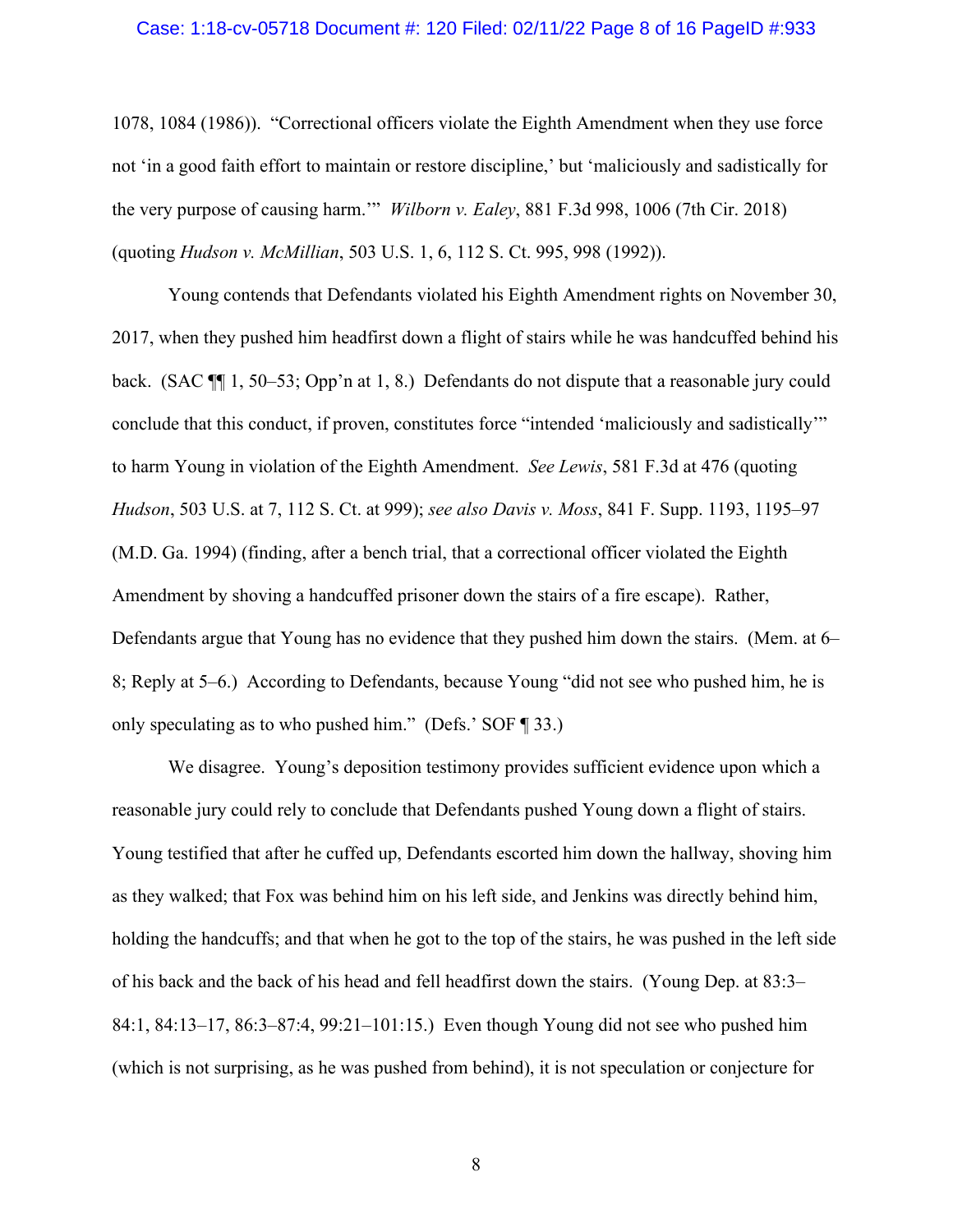### Case: 1:18-cv-05718 Document #: 120 Filed: 02/11/22 Page 9 of 16 PageID #:934

Young to say that Defendants, who were the only individuals behind him when he arrived at the top of the stairs, were the individuals that then pushed him down the stairs. Instead, it is common sense. *See HCP of Ill., Inc. v. Farbman Grp. I, Inc.*, 978 F. Supp. 2d 943, 946 n.1 (N.D. Ill. 2013) ("[J]udges in summary judgment proceedings . . . are not to ignore common sense and human experience.").

Relying upon *Scott v. Harris*, 550 U.S. 372, 127 S. Ct. 1769 (2007), Defendants contend that we cannot accept Young's version of events because it "is blatantly contradicted by the record, so that no reasonable jury could believe it." (Mem. at 7–8 (quoting *Scott*, 550 U.S. at 380, 127 S. Ct. at 1776); Reply at 6 (same).) But *Scott* is inapposite; it only applies to cases where irrefutable evidence, like a videotape that unquestionably shows the events in question, contradicts the plaintiff's version of events. *See Scott*, 550 U.S. at 378–81, 127 S. Ct. at 1774–76 (finding that the lower court should not have relied upon the plaintiff's version of events surrounding a high-speed chase at summary judgment where a videotape, which unquestionably showed what happened during the chase, "blatantly contradicted" the plaintiff's version of events such "that no reasonable jury could have believed him"); *Eagan v. Dempsey*, 987 F.3d 667, 691 n.56 (7th Cir. 2021) (explaining that *Scott* is "a narrow, pragmatic exception reserved for cases of irrefutable evidence like that in *Scott*" (quotation marks omitted)). Defendants do not direct us to a video recording that makes it impossible for a reasonable jury to believe Young's testimony by showing, by way of example, that Young walked down the stairs without falling or that although Young fell down the stairs, Defendants were nowhere near him when the fall occurred. The competing evidence here is sworn testimony: Young's testimony against Defendants' testimony. It will be up to the jury to decide whose testimony to believe. *See Gupta v. Melloh*, 19 F.4th 990, 996 (7th Cir. 2021) ("A court's job on summary judgment is not to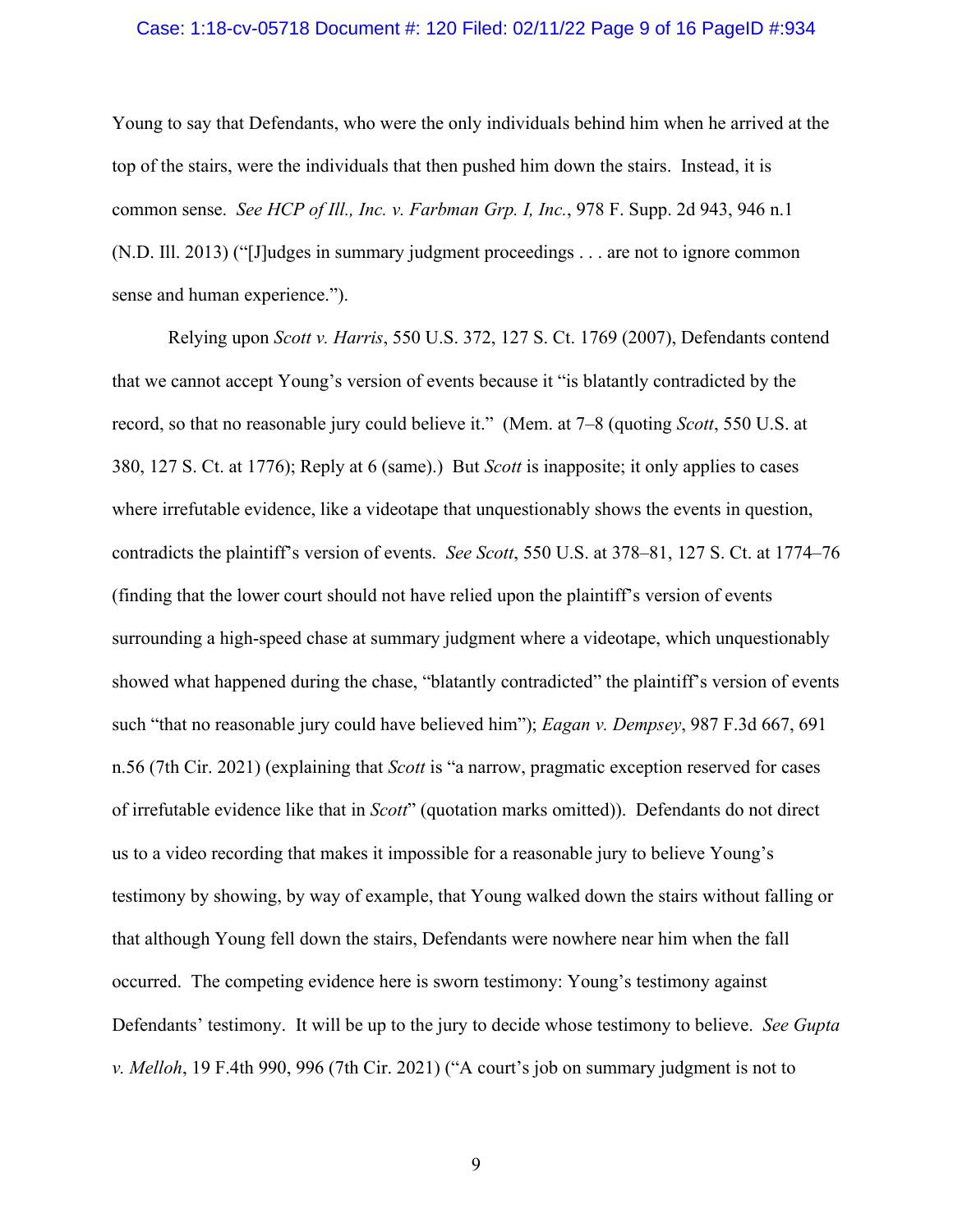#### Case: 1:18-cv-05718 Document #: 120 Filed: 02/11/22 Page 10 of 16 PageID #:935

resolve swearing contests or decide which party's facts are more likely true. These credibility disputes are for fact finders to resolve." (citations omitted)). We therefore deny Defendants' motion for summary judgment on Young's excessive force claim.

## **II. Deliberate Indifference**

We now proceed to Young's deliberate indifference claims, Counts I and III. Prison officials violate the Eighth Amendment "when they are deliberately indifferent to an inmate's serious medical needs." *Giles*, 914 F.3d at 1048–49. To prevail on a deliberate indifference claim, a plaintiff must prove that (1) he had "an objectively serious medical condition to which (2) a state official was deliberately, that is subjectively, indifferent." *Id.* at 1049 (quotation marks omitted).

## **A. The November 30 Incident**

We first address Count III, in which Young alleges that Defendants were deliberately indifferent to his serious medical needs when they ignored his request for medical attention immediately after they pushed him down the stairs on November 30, 2017. (SAC ¶¶ 1, 61, 64, 65; Opp'n at 8.) Defendants argue that summary judgment for them on this claim is appropriate because there is no evidence that Young sought medical attention or that he was denied medical treatment after he fell down the stairs. (Mem. at 6–7.) We are not persuaded.

First, a reasonable jury could rely upon Young's deposition testimony to find that he had an objectively serious medical condition after his fall down the stairs. "A medical condition is serious if it 'has been diagnosed by a physician as mandating treatment' or 'is so obvious that even a lay person would perceive the need for a doctor's attention.'" *Perry v. Sims*, 990 F.3d 505, 511 (7th Cir. 2021) (quoting *Greeno v. Daley*, 414 F.3d 645, 653 (7th Cir. 2005)). Young testified that he somersaulted down the stairs, hitting the rail, the wall, and every stair on the way down, and suffered bruises, cuts, and a blow to the head. (Young Dep. at 37:21–38:2, 63:24–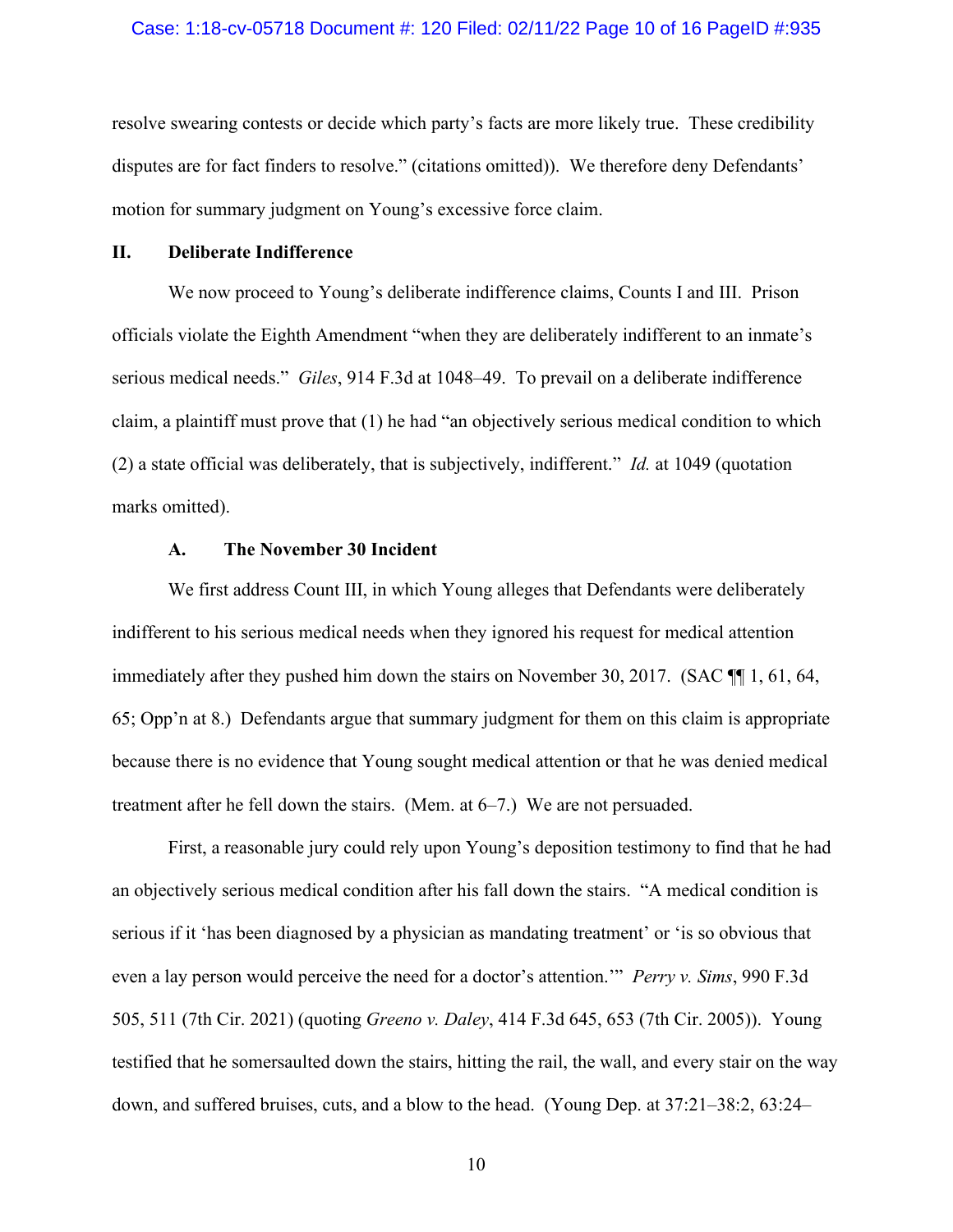64:3, 86:3–87:4.) If a jury believes this testimony, it could reasonably conclude that Young's need for medical attention after the fall would be obvious even to a lay person. Therefore, there is evidence in the record satisfying the objective element of Young's deliberate indifference claim.

Second, there is evidence in the record satisfying the subjective element of Young's deliberate indifference claim. The subjective element requires "a sufficiently culpable state of mind, something akin to recklessness." *Giles*, 914 F.3d at 1049 (quotation marks omitted). To satisfy this element, "a plaintiff must provide evidence that [a prison] official *actually* knew of and disregarded a substantial risk of harm." *Petties v. Carter*, 836 F.3d 722, 728 (7th Cir. 2016) (en banc) (emphasis in original). If Young's testimony is credited, Defendants pushed Young down the stairs and then dragged him along the floor after he landed at the bottom of the stairs. (Young Dep. at 37:9–13, 85:18–24, 86:22–87:17, 99:21–101:15.) Based on this testimony, a reasonable jury could conclude that Defendants actually knew of Young's injuries, as it is reasonable to infer that Defendants observed Young's fall from the top of the stairs and that they saw Young's injuries from the fall when they dragged him along the floor. A reasonable jury could likewise conclude that Defendants disregarded Young's injuries from the fall. There is no evidence that Defendants did anything to address Young's injuries after the fall, such as calling for medical attention or even asking Young if he was hurt. Rather, according to Young, Defendants dragged him by the handcuffs and placed him in the bullpen without saying a word. (*Id.* at 37:9–13, 85:18–24, 86:22–87:17, 88:1–3.) A jury could reasonably find these actions indicative of a sufficiently culpable state of mind. *See Giles*, 914 F.3d at 1049.

The evidence Defendants identify does not compel a different conclusion. Defendants direct us to documentation indicating that Young refused medical treatment on the day of his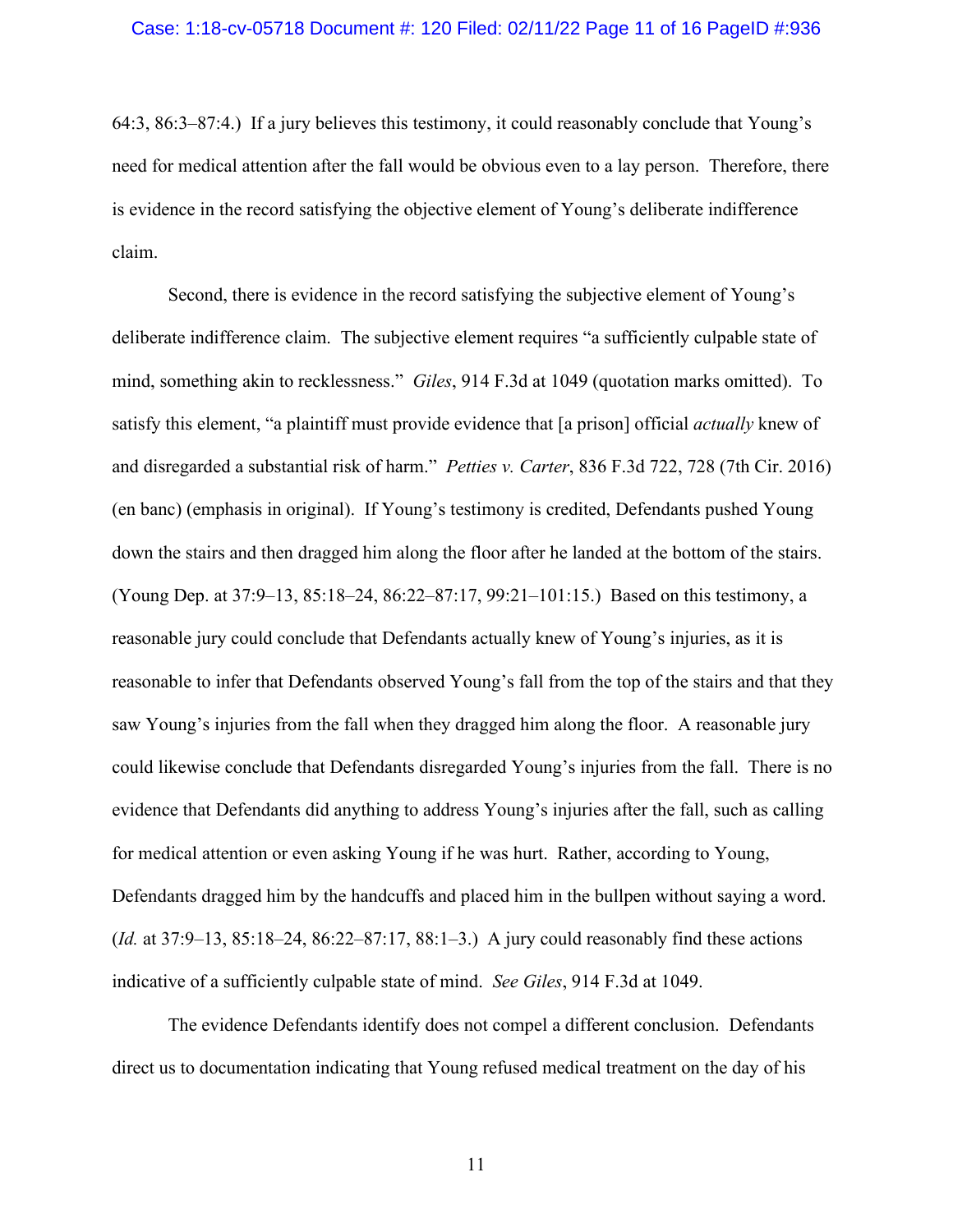#### Case: 1:18-cv-05718 Document #: 120 Filed: 02/11/22 Page 12 of 16 PageID #:937

alleged fall down the stairs. (Defs.' SOF ¶ 34 (citing Dkt. No. 100 (Nov. 30, 2017 progress note and medical services refusal)).) Defendants also contend that Young's progress notes show that he "did not seek any medical attention on or after November 30, 2017, regarding an alleged fall." (*Id.* (citing Dkt. No. 99).) But Young testified that he did ask for medical attention after the fall (while he was in the bullpen) and that he has never refused medical treatment. (Young Dep. at 88:11–22, 91:18–20.) Given the medical documentation in the record, a jury may not believe Young's testimony, but it is up to the jury to make this determination in the first place. *See Gupta*, 19 F.4th at 996. What is more, even if the jury concludes that Young did not seek medical treatment for a fall or that he refused medical treatment on the day of the fall, it could still reasonably credit Young's testimony that Defendants dragged him on the floor by his handcuffs and failed to request medical attention immediately after the fall. *See United States v. Rollins*, 544 F.3d 820, 836 (7th Cir. 2008) (a jury may credit a witness's testimony in part); *Meadows v. NCR Corp.*, No. 16 CV 6221, 2021 WL 5299778, at \*6 (N.D. Ill. Nov. 15, 2021) (same). In other words, whether Defendants acted with deliberate indifference immediately after Young's fall does not necessarily hinge on whether Young sought treatment for the fall at a later time.

In sum, a reasonable jury could conclude that Defendants were deliberately indifferent to Young's serious medical needs in the aftermath of his fall down a flight of stairs. So, we deny Defendants' motion for summary judgment on Count III.

### **B. The October 27 Incident**

We finally come to Count I, in which Young alleges that Defendants displayed deliberate indifference to his medical needs on October 27, 2017, when they attempted to force him to take the top bunk despite knowing that he had a low bunk permit. (SAC ¶¶ 1, 8–14, 37–41.) Defendants argue that summary judgment is appropriate on this claim for two reasons. First,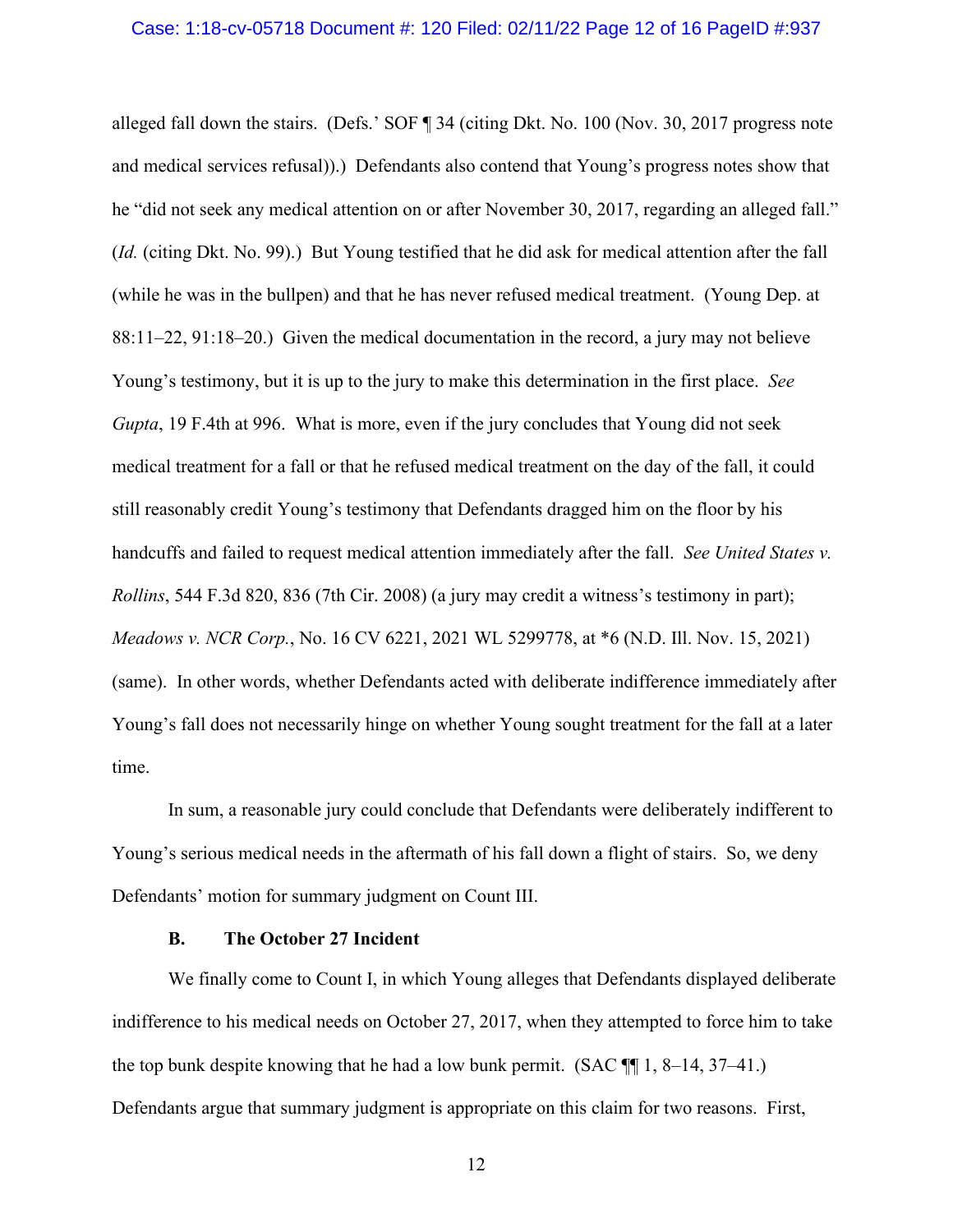### Case: 1:18-cv-05718 Document #: 120 Filed: 02/11/22 Page 13 of 16 PageID #:938

Defendants argue that Young cannot establish that they "acted with a sufficiently culpable state of mind as to his low bunk permit because the permit was not at issue" on October 27. (Mem. at 5–6.) Instead, Defendants contend, the issue that day was Young's refusal "to let anyone in his cell because he did not want a cellmate." (*Id.* at 5.) Second, Defendants argue that the Prison Litigation Reform Act ("PLRA") requires Young to "show that he endured some physical injury while in custody," which Young has not done. (*Id.* at 6.) Neither argument is convincing.

With respect to their first argument, Defendants overlook the evidence in the record that contradicts their version of events. Young specifically testified that he did *not* refuse to have a cellmate and that he did *not* block his cell door so the correctional officers could not enter. (Young Dep. at 20:2–7, 78:9–79:5.) At least according to Young, the October 27 incident came about because Officer Peters told him to move to the top bunk even though Young had a low bunk permit. (Pl.'s SOAF ¶¶ 7, 8; Young Dep. at 14:24–15:23, 18:20–19:7; Oct. 28, 2017 Grievance at 2.) Fox then came over to Young's cell and, despite seeing Young's low bunk permit, told Young that he was either going to the top bunk or to segregation. (Pl.'s SOAF ¶¶ 18–20; Young Dep. at 23:10–18; Nov. 5, 2017 Grievance at 3.) After Young chose to go to segregation, Fox called Jenkins to Young's cell, and Defendants escorted Young to segregation. (Pl.'s SOAF ¶ 22; Young Dep. at 21:23–22:3, 22:18–22, 23:10–20, 78:9–16; Nov. 5, 2017 Grievance at 3.) A reasonable jury could believe the evidence supporting Young's version of events over the evidence supporting Defendants' version of events.

Arguing otherwise, Defendants contend that Young's version of events is based on "bare allegations" and Young's "self-serving deposition testimony." (Reply at 2–3.) But Young's version of events is supported by much more than mere allegations; it is supported by sworn deposition testimony and the contents of documentary evidence (Young's grievances) to which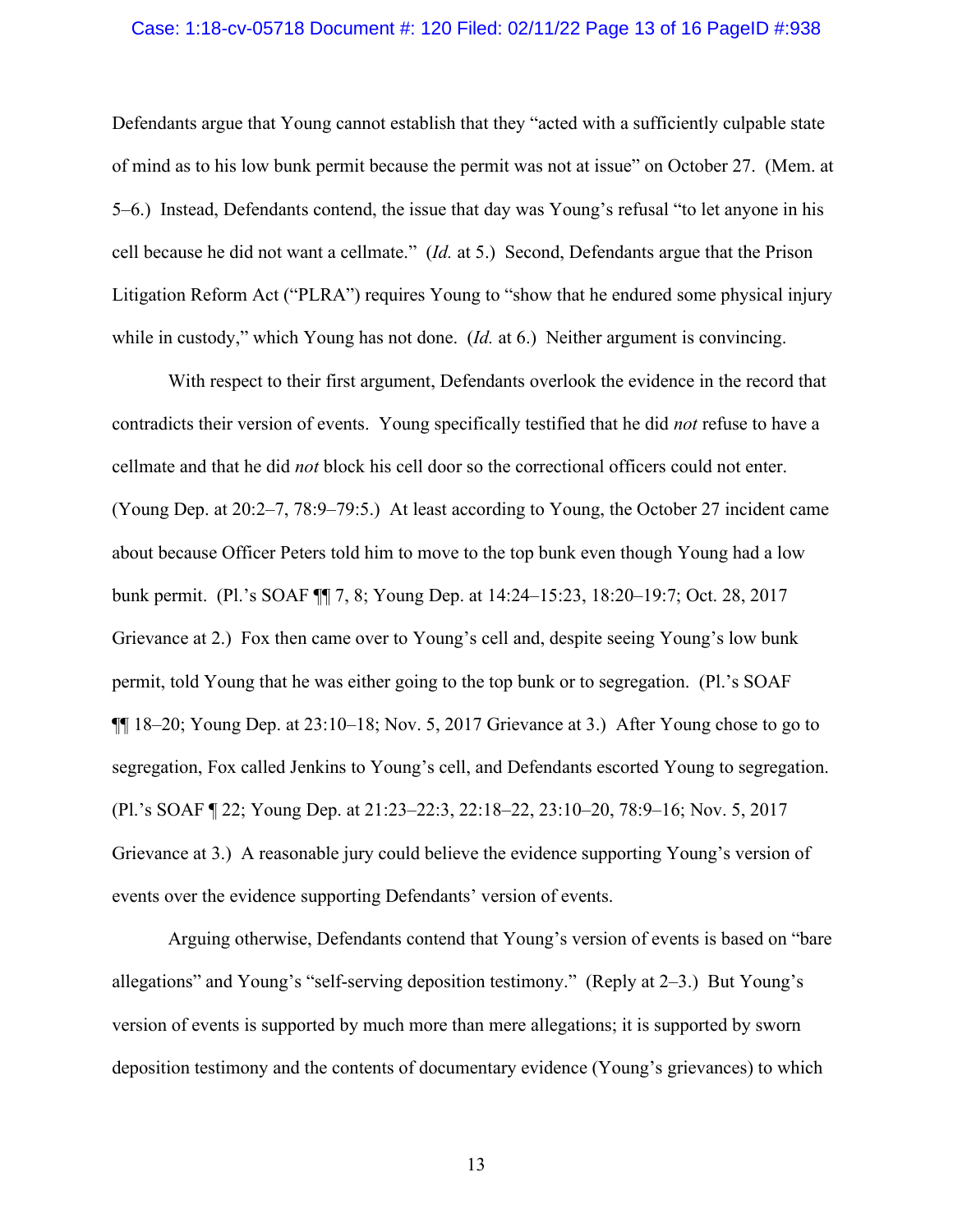#### Case: 1:18-cv-05718 Document #: 120 Filed: 02/11/22 Page 14 of 16 PageID #:939

Young can testify at trial. *See Rankin*, 2019 WL 3554543, at \*6. Moreover, we cannot ignore Young's deposition testimony simply because it may be self-serving. "Deposition testimony, affidavits, responses to interrogatories, and other written statements by their nature are selfserving." *Hill v. Tangherlini*, 724 F.3d 965, 967 (7th Cir. 2013). Yet these types of evidence can all be used to defeat summary judgment. *See* Fed. R. Civ. P.  $56(c)(1)(A)$  (permitting a party to rely upon depositions, affidavits, declarations, and interrogatory answers to assert that a fact is genuinely disputed); *Hill*, 724 F.3d at 967 ("As we have repeatedly emphasized over the past decade, the term 'self[-]serving' must not be used to denigrate perfectly admissible evidence through which a party tries to present its side of the story at summary judgment."). Nor is this a situation like the one the Supreme Court confronted in *Scott*, where irrefutable evidence blatantly contradicted the plaintiff's version of events. (*See* Reply at 3 (relying upon *Scott*).) As with Young's excessive force claim, there is no video recording that unquestionably shows that the incident at issue did not play out as Young asserts. Instead, it is Young's word against Defendants' word, which makes summary judgment inappropriate. *See*, *e.g.*, *Goelzer v. Sheboygan Cty.*, 604 F.3d 987, 995 (7th Cir. 2010) ("In short, we are left with two competing accounts, either of which a jury could believe. So summary judgment is not appropriate[.]").

Defendants' second argument—that Young has not shown that he suffered physical injury as required by the PLRA—likewise comes up short. The PLRA states, in relevant part, that "[n]o Federal civil action may be brought by a prisoner . . . for mental or emotional injury suffered while in custody without a prior showing of physical injury[.]" 42 U.S.C. § 1997e(e). The Seventh Circuit has "explained that  $\S 1997e(e)$  may limit the relief available to prisoners who cannot allege a physical injury, but it does not bar their lawsuits altogether." *Calhoun v. DeTella*, 319 F.3d 936, 940 (7th Cir. 2003). In fact, "[i]t would be a serious mistake to interpret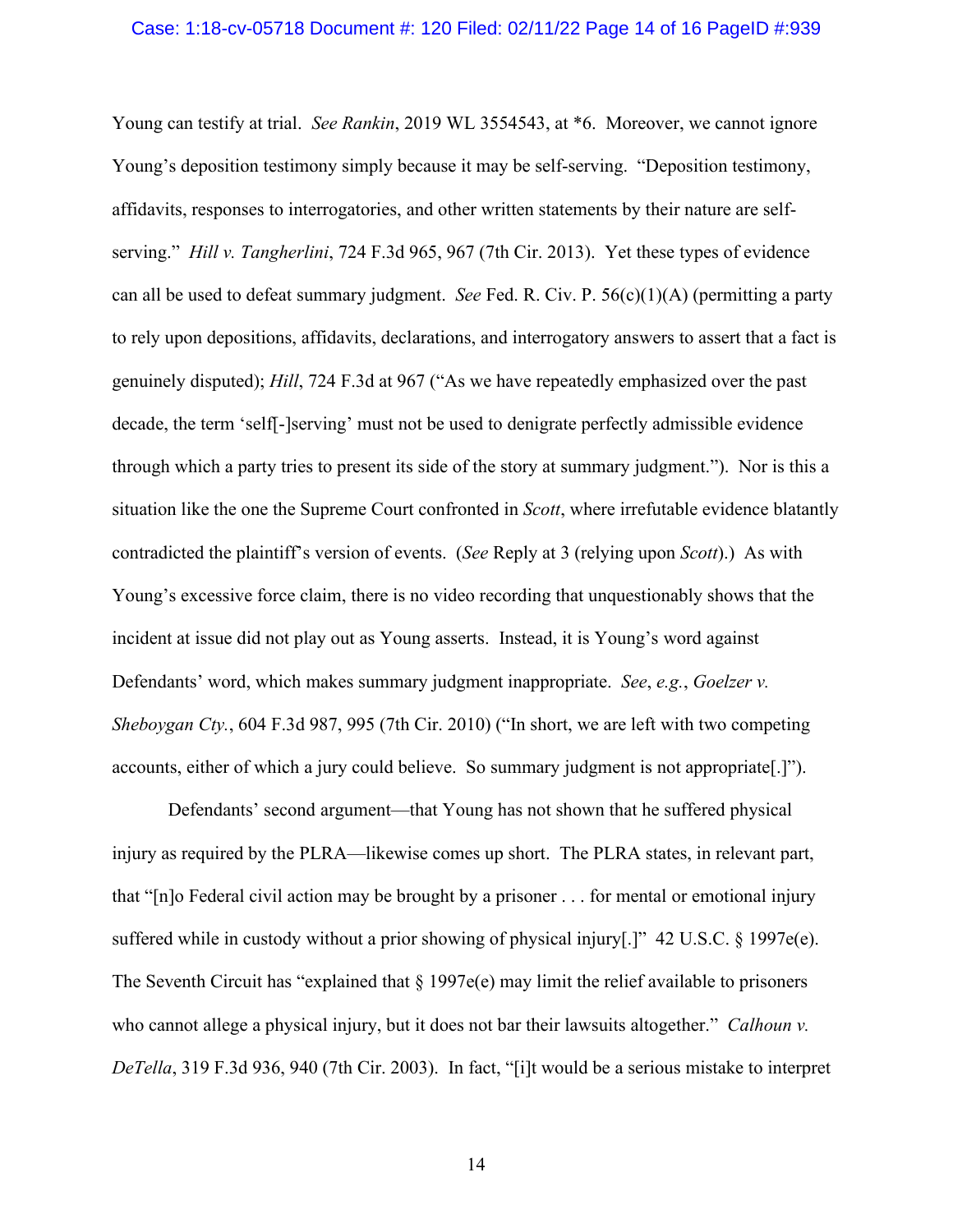#### Case: 1:18-cv-05718 Document #: 120 Filed: 02/11/22 Page 15 of 16 PageID #:940

section 1997e(e) to require a showing of physical injury in all prisoner civil rights suits." *Robinson v. Page*, 170 F.3d 747, 748 (7th Cir. 1999). Even if a prisoner cannot prove physical injury resulting from a defendant's deliberate indifference, he may still seek relief not specifically barred by § 1997e(e), such as injunctive relief, nominal damages, or punitive damages. *Rasho v. Elyea*, 856 F.3d 469, 476–77 (7th Cir. 2017); *Smith v. Peters*, 631 F.3d 418, 421 (7th Cir. 2011); *Calhoun*, 319 F.3d at 941–42.

Young does not dispute that he has failed to show physical injury resulting from the October 27 incident. (*See* Opp'n at 7.) But Young does not need to make such a showing to maintain his low bunk deliberate indifference claim. *E.g.*, *Calhoun*, 319 F.3d at 941. If Young proves that Defendants violated the Eighth Amendment on October 27, this violation itself would constitute a cognizable injury for which a jury could award nominal damages.[4](#page-14-0) *Id.* at 941–42. Additionally, Young seeks punitive damages, reasonable attorneys' fees, and costs. (SAC at 10 (Request for Relief).) Section 1997e(e) does not bar punitive damages. *Rasho*, 856 F.3d at 477. Nor does it bar the recovery of attorneys' fees and costs. 42 U.S.C. § 1997e(e); *see also id.* § 1997e(d) (limiting, but not prohibiting, the recovery of attorneys' fees in prisoner civil rights litigation). Because Young may recover at least these forms of relief for his low bunk claim, his lack of physical injury resulting from the October 27 incident does not provide a basis to grant summary judgment for Defendants. *See Rasho*, 856 F.3d at 476–78 (finding that "the district

<span id="page-14-0"></span><sup>&</sup>lt;sup>4</sup> Although the Second Amended Complaint's request for relief does not expressly mention nominal damages (SAC at 10), Defendants do not explain how they would be prejudiced by such an award (*see* Reply at 4–5). At any rate, we do not believe the Second Amended Complaint's failure to expressly request nominal damages precludes Young from recovering them should he prevail on his low bunk deliberate indifference claim. *See* Fed. R. Civ. P. 54(c) (every final judgment other than a default judgment "should grant the relief to which each party is entitled, even if the party has not demanded that relief in its pleadings"); *Williamson v. Handy Button Mach. Co.*, 817 F.2d 1290, 1298 (7th Cir. 1987) (under Rule 54(c), "the court is to determine, and award, the right relief in each case even if the complaint is silent on the question").